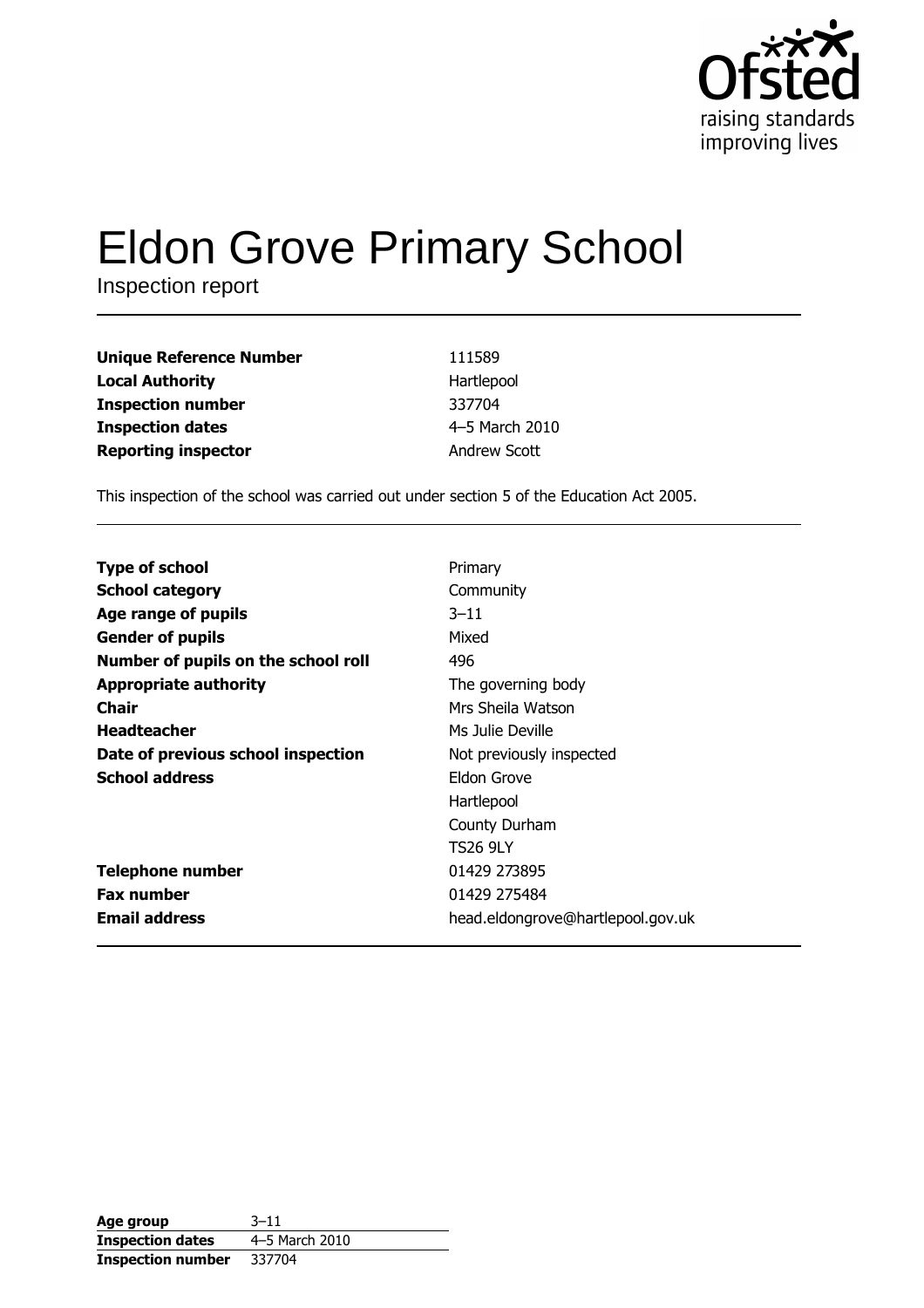The Office for Standards in Education, Children's Services and Skills (Ofsted) regulates and inspects to achieve excellence in the care of children and young people, and in education and skills for learners of all ages. It regulates and inspects childcare and children's social care, and inspects the Children and Family Court Advisory Support Service (Cafcass), schools, colleges, initial teacher training, work-based learning and skills training, adult and community learning, and education and training in prisons and other secure establishments. It rates council children's services, and inspects services for looked after children, safequarding and child protection.

Further copies of this report are obtainable from the school. Under the Education Act 2005, the school must provide a copy of this report free of charge to certain categories of people. A charge not exceeding the full cost of reproduction may be made for any other copies supplied.

If you would like a copy of this document in a different format, such as large print or Braille, please telephone 08456 404045, or email enquiries@ofsted.gov.uk.

You may copy all or parts of this document for non-commercial educational purposes, as long as you give details of the source and date of publication and do not alter the documentation in any way.

Royal Exchange Buildings St Ann's Square Manchester M2 7LA T: 08456 404045 Textphone: 0161 618 8524 E: enquiries@ofsted.gov.uk W: www.ofsted.gov.uk © Crown copyright 2010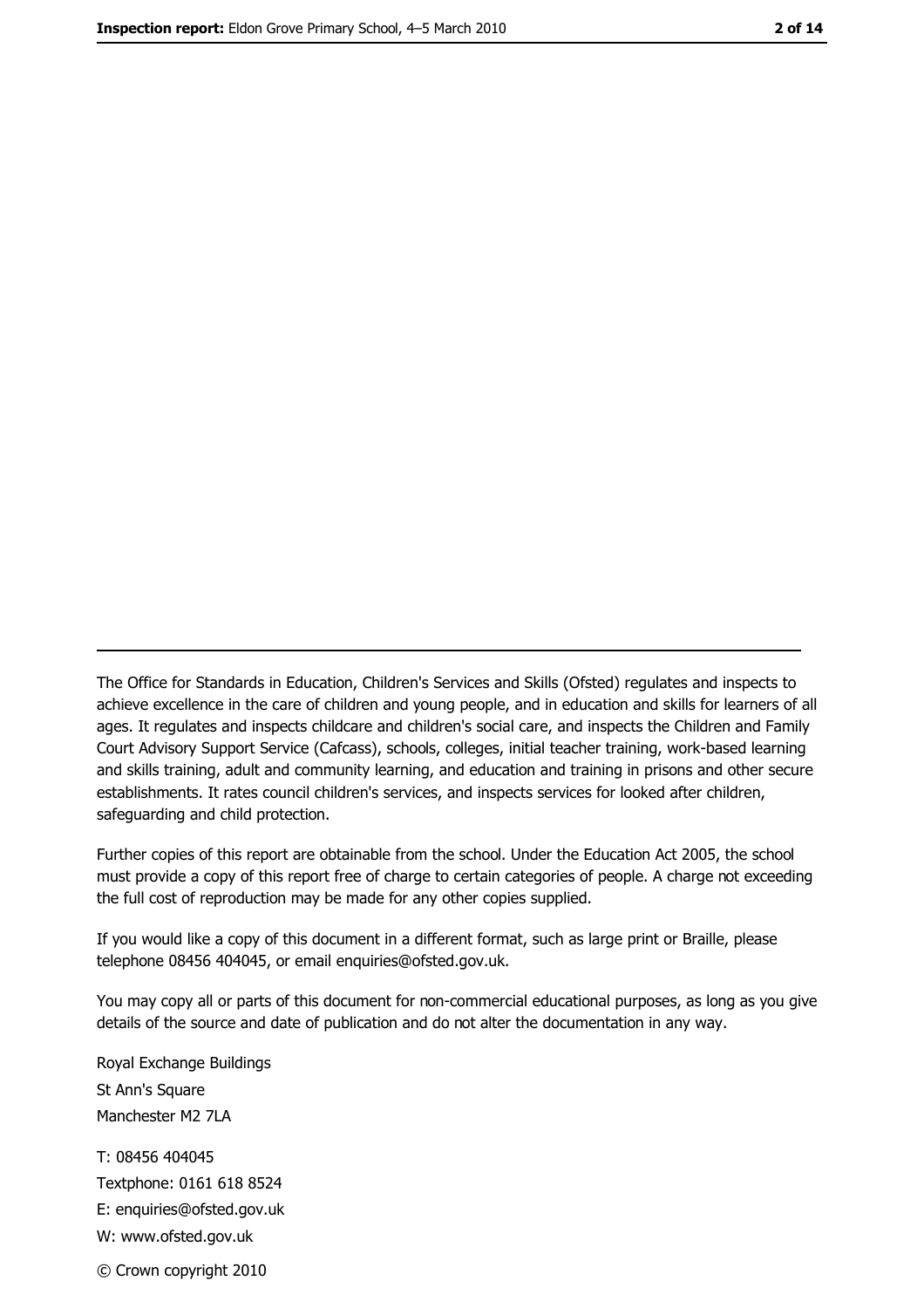# **Introduction**

This inspection was carried out by four additional inspectors. The inspectors visited 24 lessons, taught by the school's 18 teachers; at least half of the inspection time was spent looking at pupils' learning. The inspectors observed as many of the school's other activities as possible and held meetings with governors, senior staff and pupils. They also analysed the school's documentation, progress data, welfare arrangements and the 92 questionnaires that were returned by parents, as well as those from pupils and staff.

The inspection team reviewed many aspects of the school's work. It looked in detail at the following:

- the progress of pupils in KS1  $\blacksquare$
- the progress of pupils in Key Stage 1  $\blacksquare$
- the teaching and learning of writing throughout the school  $\blacksquare$
- how well the school reinforces basic skills through all subjects of the curriculum  $\blacksquare$
- the extent to which improvements to the school represent outstanding or good  $\blacksquare$ capacity to sustain further improvement.

# **Information about the school**

This is a large urban school, situated close to the centre of Hartlepool. The percentage of pupils eligible for free school meals is broadly average. Almost all pupils are from White British families. The proportion of pupils with special educational needs and/or disabilities varies and is generally slightly below average. The Early Years Foundation Stage provision comprises a Nursery and three Reception classes. The school is the recipient of many awards including the NACE award for gifted and talented pupils, the Activemark for sport, the National Healthy Schools Award and the International School Award.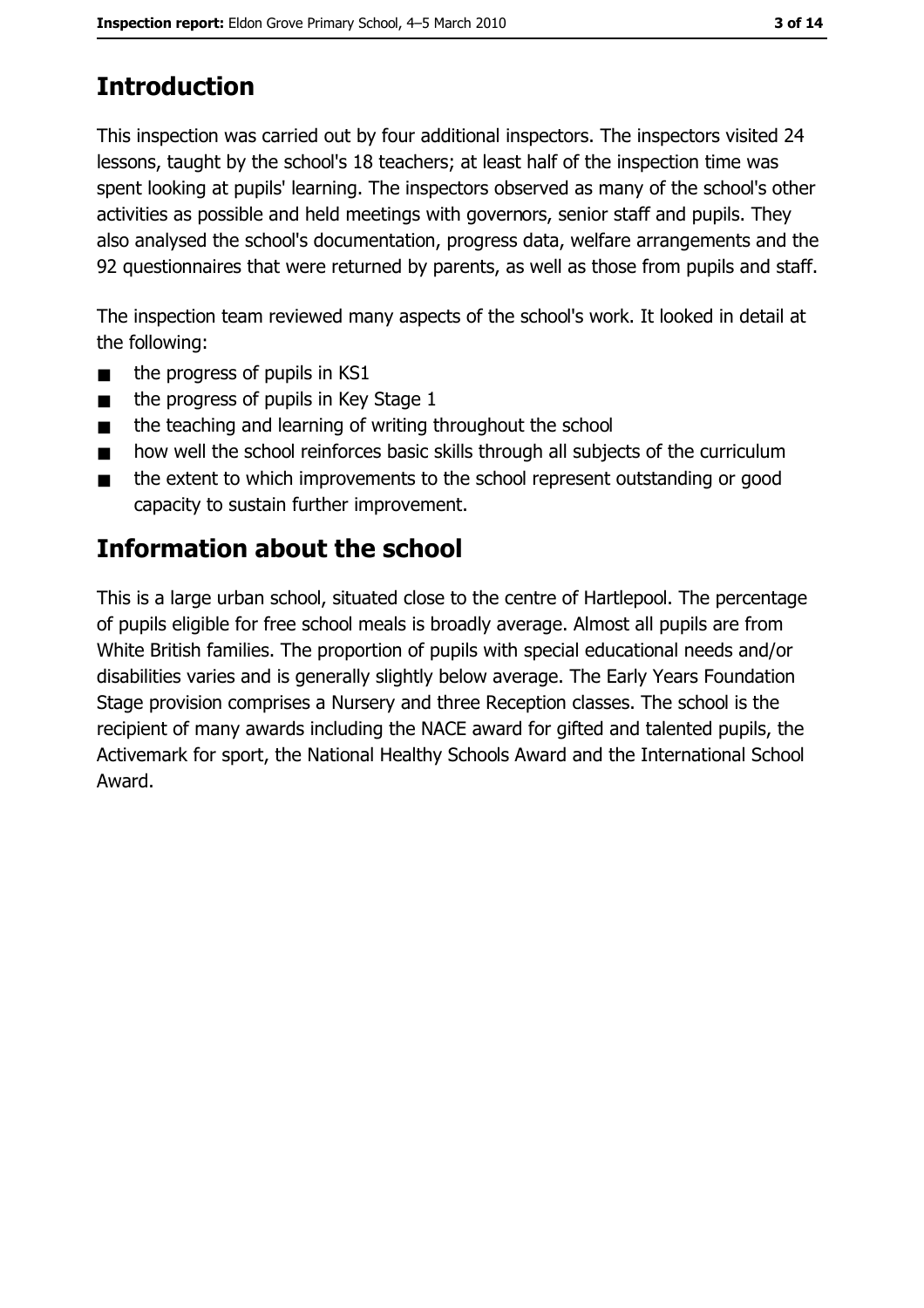# **Inspection judgements**

# Overall effectiveness: how good is the school?

### The school's capacity for sustained improvement

# **Main findings**

Eldon Grove is a good school, much improved since the last inspection. It has several outstanding features, notably the vision, drive and contagious enthusiasm in the leadership of the headteacher. She has inspired and empowered all staff to raise aspirations and create a happy, successful school where everyone matters. Staff take excellent care of pupils, so that they feel very secure and look after one another with solicitude. Parents are fully involved, especially those whose children have particular needs, although the school is highly successful in treating all pupils equally. The powerful community spirit within the school extends into the locality and beyond.

Pupils achieve well throughout the school. From average levels at the last inspection, standards have risen at both key stages and are now above average. The school has done particularly well to overcome the relative weakness in pupils' writing. The quality of teaching and learning is predominantly good, although a small minority remains satisfactory. In such lessons, teachers do too much for pupils. Teaching is most effective and sometimes outstanding in Years 5 and 6. Here, expectations are higher, questioning is more skilful, the pace of lessons is swifter and topics are richer and more interesting. The curriculum is not motivational in all lessons but is effective for all groups of pupils and is boosted by a good range of activities outside lessons.

Pupils have very positive attitudes towards learning and behave well, except when lessons fail to inspire them. They embrace a healthy lifestyle fully so far as is practicable for their age and instinctively look after one another. Pupils develop considerable self-esteem because they feel valued and are encouraged to play a full part in the work of the school. Activities within school and external partnerships help to give pupils a wide experience of cultural and multicultural issues.

The school has come a long way in a short time. A satisfactory school three years ago, its many strengths now are self-evident. Senior staff are highly effective, governors are very involved and all staff work cohesively, helped by new, efficient management systems that ensure consistency of approach. The school knows that there is still work to do to make all teaching good or better. Self-evaluation is accurate, if slightly generous on occasion, and has been central to the school's improvement. Standards continue to rise, the learning environment has been vastly improved, persistent absenteeism has been halved and the quality of care has risen dramatically. The leadership at all levels of the school has clearly demonstrated that it has outstanding capacity to develop this school even further.

# What does the school need to do to improve further?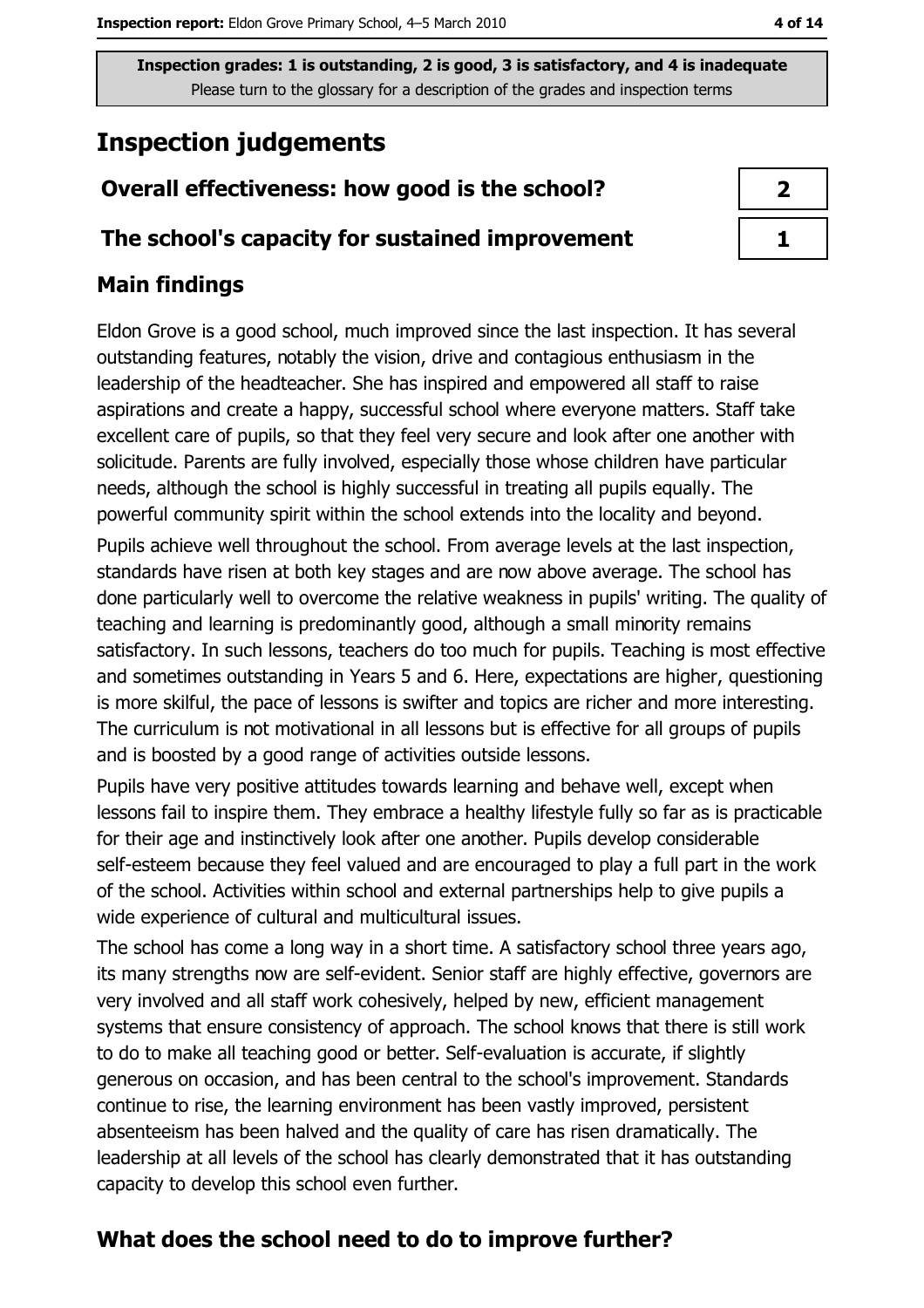- Improve the consistency in the quality of teaching and learning by ensuring that:
	- the level of challenge for pupils, especially through questioning and expectations, is routinely high
	- pupils have more scope to take more responsibility for their own learning and to learn at their own speed
	- there are sufficiently diverse and stimulating opportunities for pupils to strengthen their basic skills across all subjects.

### **Outcomes for individuals and groups of pupils**

Pupils enjoy learning and work hard. Classrooms are happy, positive places where they listen and respond well, particularly so when motivated by lively and fascinating topics. Sometimes, pupils are not responsive enough but this is only when teachers do not involve them all in discussions or pitch work at the right level. Even so, their behaviour is essentially good. Pupils readily cooperate in lessons and are very sensitive to others' views and feelings. Mutual concern is second nature.

Pupils achieve well. Standards have been rising in recent vears and are now above average throughout the school. In Key Stage 1, average standards in recent years rose in 2009 to be above average and remain so, especially in reading and mathematics. Standards in writing are closer to average: the school has succeeded in improving skills but the current Year 2 pupils had a lower starting point. The school has also been successful in Key Stage 2. More pupils are on track to achieve the higher levels in writing this year and standards in English are currently as high as in mathematics and science. Despite occasional variations, all groups of pupils achieve equally well, including those with special educational needs and/or disabilities.

Pupils are developing good skills to help them with life ahead, including fledgling business skills in their own mini-enterprise print business, currently producing mugs for Mothering Sunday. They are very aware of social responsibility. Not only is the school council pro-active, but all pupils have a voice. Pupils in Year 4, for example, instigated a healthy tuck shop, now run by the pupils themselves. Although packets of crisps are often evident in lunchboxes, pupils are eager to eat healthily. Some pupils, who prepare their own packed lunches, make considered and very nutritious choices. Pupils' willingness to establish an allotment within the community typifies their commitment to and awareness of local issues. Links overseas help to extend their awareness of different cultures. All pupils in Years 3 and 4, for example, have French pen-friends. With a reduction in persistent absenteeism, overall attendance is beginning to rise from its usual average level. The school is also proud that pupils and parents have responded to their request for better punctuality. As a result, little time is wasted at the start of the first lessons.

 $\overline{2}$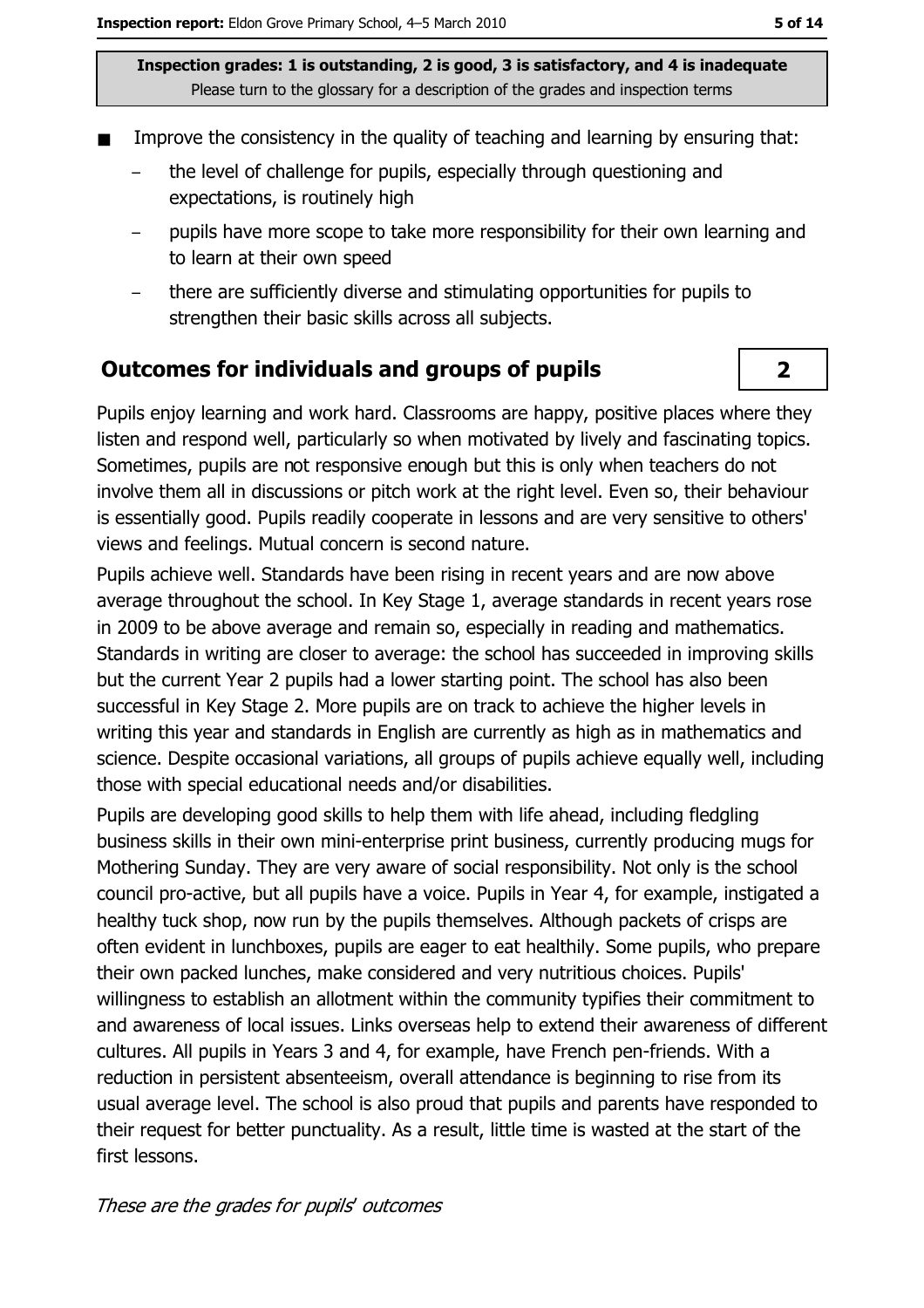| Pupils' achievement and the extent to which they enjoy their learning<br>Taking into account:                             | $\mathbf{2}$ |
|---------------------------------------------------------------------------------------------------------------------------|--------------|
| Pupils' attainment <sup>1</sup>                                                                                           | 2            |
| The quality of pupils' learning and their progress                                                                        | 2            |
| The quality of learning for pupils with special educational needs and/or<br>disabilities and their progress               | 2            |
| The extent to which pupils feel safe                                                                                      | 1            |
| <b>Pupils' behaviour</b>                                                                                                  |              |
| The extent to which pupils adopt healthy lifestyles                                                                       | 1            |
| The extent to which pupils contribute to the school and wider community                                                   |              |
| The extent to which pupils develop workplace and other skills that will<br>contribute to their future economic well-being | $\mathbf{2}$ |
| Taking into account:                                                                                                      | 3            |
| Pupils' attendance <sup>1</sup>                                                                                           |              |
| The extent of pupils' spiritual, moral, social and cultural development                                                   | 1            |

### How effective is the provision?

The school has done very well to improve teaching and learning. Effective systems of assessment and planning, underpinned by professional development, have brought a consistency and renewed sense of purpose among staff. Lessons have clear objectives and work is firmly based on prior learning. The warm, supportive rapport between pupils and all staff instils a good work ethic in all pupils. Support for pupils with most need is gently encouraging but decisive. In the most effective lessons there is a real intensity in learning, promoted by riveting topics, strong knowledge from the teachers and a swift pace at the right level for all pupils. In satisfactory lessons, there is too much reliance on set techniques and quidelines and not enough flexibility and creativity in approach. Sometimes, teachers provide too much for pupils and do not allow them to develop their own learning skills and think matters through for themselves.

Teachers are increasingly broadening the curriculum they provide for pupils. They often teach skills within realistic situations so that learning has relevance and meaning. Resources, including electronic whiteboards are used thoughtfully. A video clip from the film 'Madagascar' certainly spurred pupils' interest in a Year 2 lesson, especially among the boys. Very effective provision for pupils' social and health development is found informally and formally throughout all learning. An excellent, whole-school approach to inclusion guarantees that all pupils can access not only the everyday curriculum but all the school's provision.

 $\overline{1}$  The grades for attainment and attendance are: 1 is high; 2 is above average; 3 is broadly average; and 4 is low.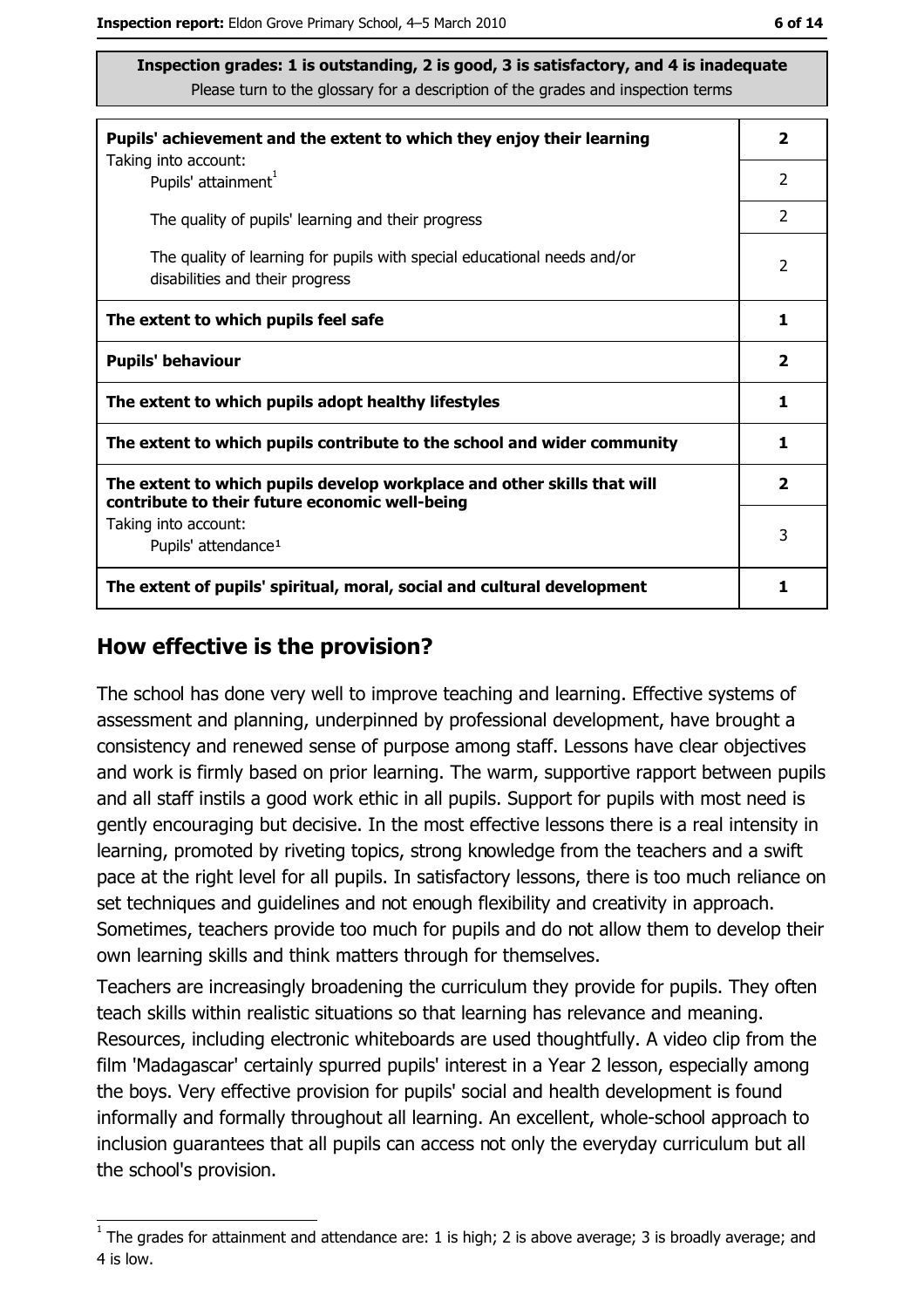The school's quality of care is hard to fault. The formal systems to support pupils' health and safety are rigorous; all staff are thoroughly trained. Just as importantly, all adults display a high regard for pupils' well-being that naturally incorporates their families. It has proved challenging to improve attendance figures significantly but this has not deterred the school. Using a range of methods and liaising closely with outside agencies, persistent absence has been much reduced. Parents are receiving more guidance about how they can support their children and attendance at parents' meetings has risen; their appreciation of the school is high.

#### These are the grades for the quality of provision

| The quality of teaching                                                                                    |  |
|------------------------------------------------------------------------------------------------------------|--|
| Taking into account:<br>The use of assessment to support learning                                          |  |
| The extent to which the curriculum meets pupils' needs, including, where<br>relevant, through partnerships |  |
| The effectiveness of care, guidance and support                                                            |  |

### How effective are leadership and management?

The leadership of the headteacher has been the catalyst for change and the driving force behind the school's sustained improvement. Her resolute, yet pragmatic and enthusiastic approach not only galvanises and inspires colleagues but also ensures that they receive high quality professional development. She is supported extremely well by the senior leadership team, which typifies the cohesiveness of staff. The deputy headteacher, for example, has taken a leading role in the development of teaching and learning. The governing body is wholly involved in the school's development although its influence is at present slightly tempered by the number of new governors who are undergoing training. The governing body meets all its statutory requirements, including the very efficient safeguarding of pupils.

There is little, if anything, that the school does not know about itself. Shortcomings are rapidly identified and relevant plans are quickly instigated. The plans lack some detail and sharpness, yet there is no denying that they are very successful. Learning areas have been transformed into viable classrooms that minimise any distraction to learning. Considerable redecoration has resulted in a bright, uplifting environment. The school has yet to find a solution for its hall, woefully inadequate for a school of this size. It would struggle to meet its requirements for physical education without the goodwill and support of neighbouring schools. Monitoring of all its activities is regular and rigorous at all levels so that aspects of the school improve apace.

The school was judged to be satisfactory at the previous inspection three years ago. Strengths in the Early Years Foundation Stage, behaviour and governance have been clearly maintained. More importantly, other aspects have not only caught up but, in some cases, have become even better. Links with parents are highly influential on the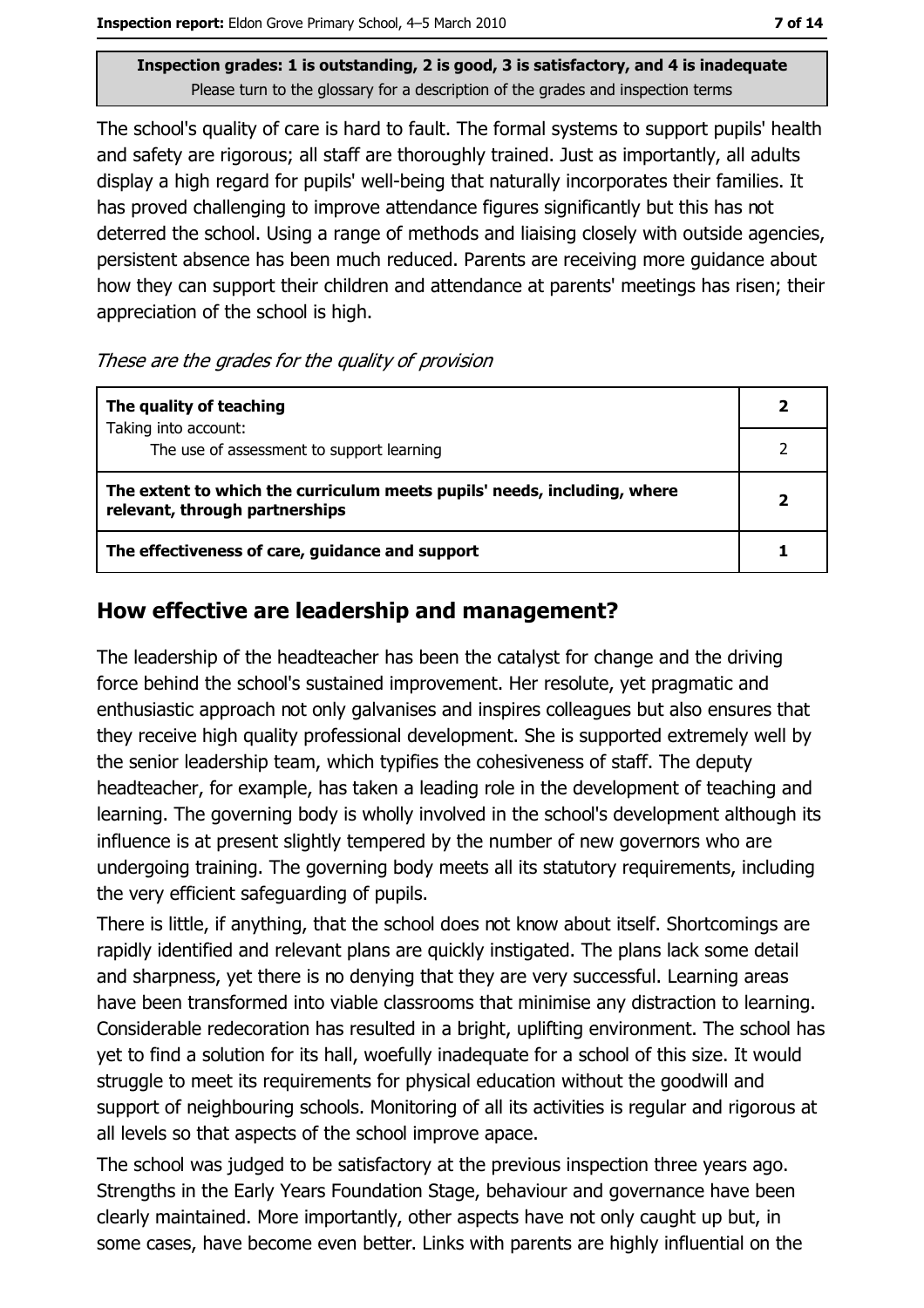school's decision-making and support improved standards. External agencies have major impact on pupils' well-being and a good influence on learning. The school's passionate desire to be fair and just means that there is no discrimination and all pupils and adults have equal access to all that the school offers.

Ample opportunities exist for pupils to develop their awareness of all aspects of community cohesion. For example, they have lobbied councillors about dog fouling, they are preparing artwork to herald the imminent arrival of the Tall Ships Race and contribute to their own Eldon Grove TV. The school's current priorities include the further development of links overseas.

These are the grades for leadership and management

| The effectiveness of leadership and management in embedding ambition and<br>driving improvement                                                                     | 1            |
|---------------------------------------------------------------------------------------------------------------------------------------------------------------------|--------------|
| Taking into account:<br>The leadership and management of teaching and learning                                                                                      | 2            |
| The effectiveness of the governing body in challenging and supporting the<br>school so that weaknesses are tackled decisively and statutory responsibilities<br>met | 2            |
| The effectiveness of the school's engagement with parents and carers                                                                                                | 1            |
| The effectiveness of partnerships in promoting learning and well-being                                                                                              | 2            |
| The effectiveness with which the school promotes equality of opportunity and<br>tackles discrimination                                                              |              |
| The effectiveness of safeguarding procedures                                                                                                                        | 1            |
| The effectiveness with which the school promotes community cohesion                                                                                                 | 2            |
| The effectiveness with which the school deploys resources to achieve<br>value for money                                                                             | $\mathbf{2}$ |

# **Early Years Foundation Stage**

Children benefit from a good start to their school life in the Nursery and Reception classes. When they begin, their skills and abilities are much as expected for three-year-olds, although a growing number of new entrants have below average skills in some aspects. Children make good progress in all areas of learning and usually reach levels above those expected for their age by the end of the Reception Year.

Teachers have high expectations of children and the teaching of skills such as phonics is focused and successful. Children are able to initiate their own learning in the many activities inside and outside, but not always throughout the day as an integral part of all learning. Sometimes the teaching is too rigid. Some activities are innovative and provide a rich experience, such as role play in the well-stocked greenhouse. These opportunities inspire swift learning although not all activities are equally interesting. Staff are vigilant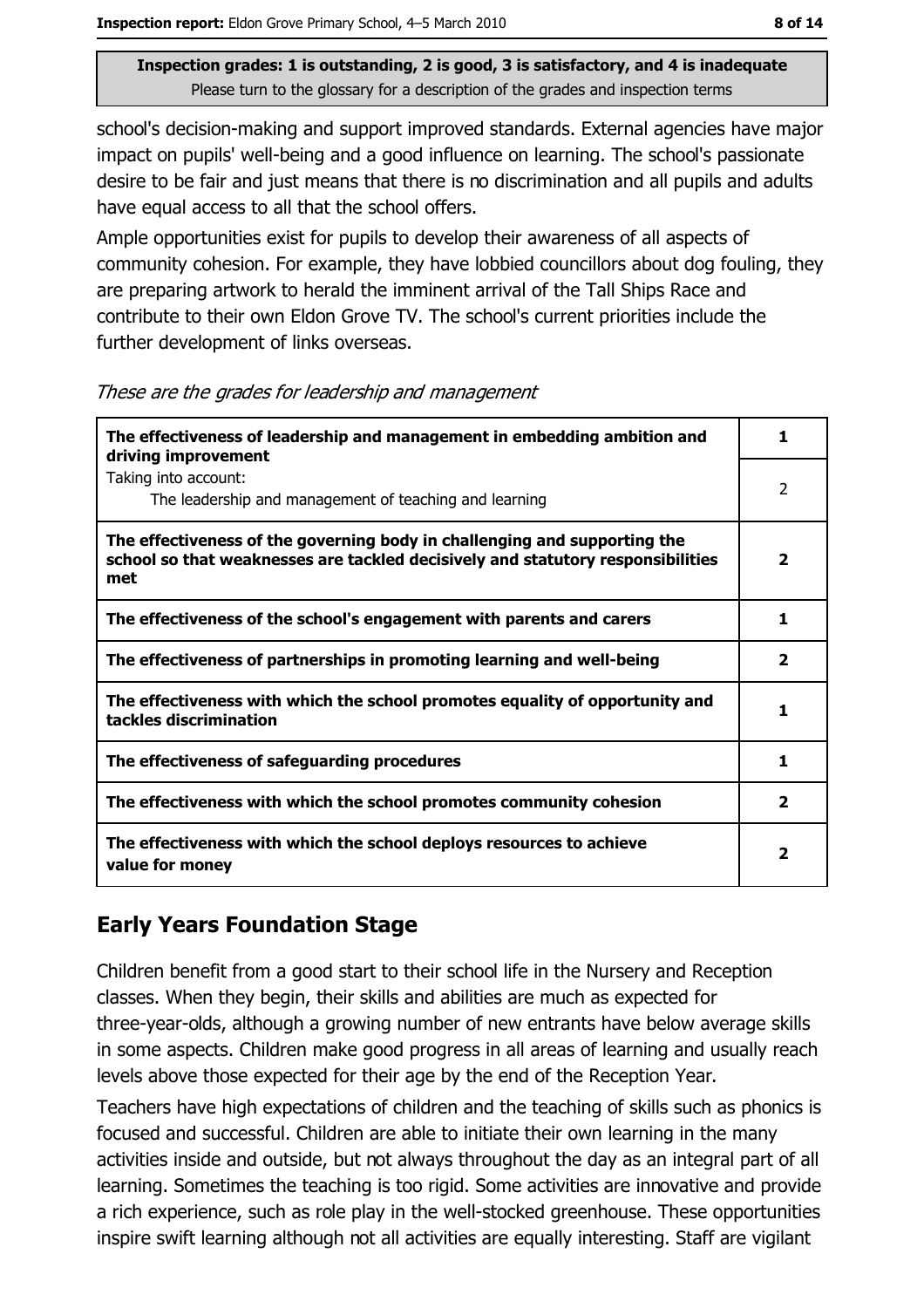and efficient at observing and assessing children's progress so that they can quide learning more effectively.

Children are happy in the activities, work productively together and with adults and behave very well. They feel secure because staff take excellent care of them and are sensitive to their individual needs. The Early Years Foundation Stage is a very cohesive unit, so teachers' planning provides equally for all children. The Early Years Foundation Stage leader leads the area very well and has developed the key stage successfully, especially through staff training and close links with parents. For example, parents are actively involved in the Nursery children's learning at the start and end of the session. Good standards have been maintained and built upon, self-evaluation is very accurate and the welfare of the children is excellent. As a result there is similarly excellent capacity to sustain improvement as elsewhere in the school.

These are the grades for the Early Years Foundation Stage

| <b>Overall effectiveness of the Early Years Foundation Stage</b>                             | 2 |
|----------------------------------------------------------------------------------------------|---|
| Taking into account:<br>Outcomes for children in the Early Years Foundation Stage            |   |
|                                                                                              |   |
| The quality of provision in the Early Years Foundation Stage                                 |   |
| The effectiveness of leadership and management of the Early Years<br><b>Foundation Stage</b> |   |

### **Views of parents and carers**

Parents have a high regard for the school. The vast majority of those who returned the questionnaires were very satisfied with the school's provision and outcomes for their children. The inspection team agrees with their sentiments. A few expressed some concern about the quality of information about their children's progress. Inspectors consider that the school makes considerable effort to provide information for its parents and that it responds positively to their views.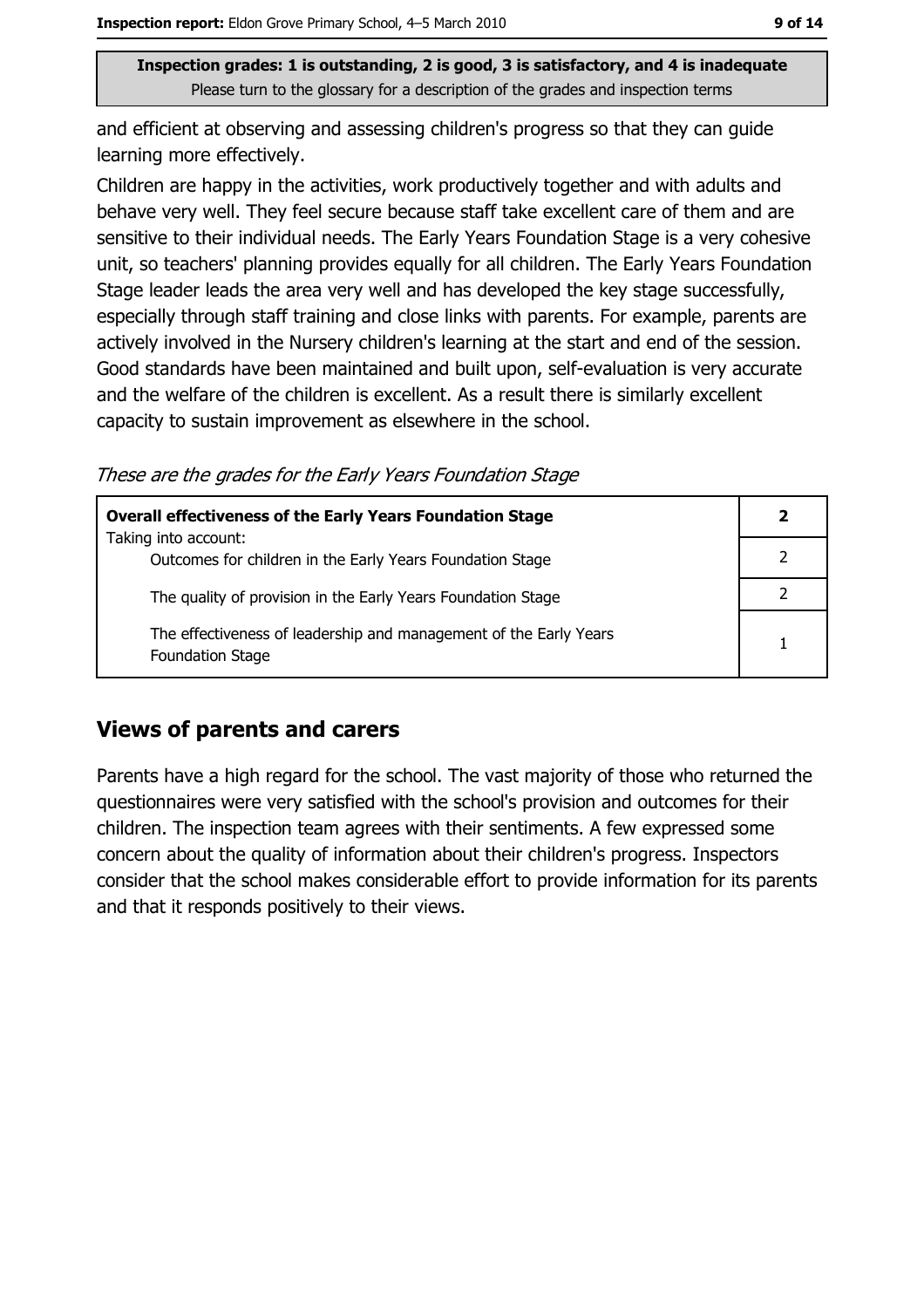#### Responses from parents and carers to Ofsted's questionnaire

Ofsted invited all the registered parents and carers of pupils registered at Eldon Grove Primary School to complete a questionnaire about their views of the school.

In the questionnaire, parents and carers were asked to record how strongly they agreed with 13 statements about the school.

The inspection team received 92 completed questionnaires by the end of the on-site inspection. In total, there are 496 pupils registered at the school.

| <b>Statements</b>                                                                                                                                                                                                                                       | <b>Strongly</b><br><b>Agree</b> |               | <b>Agree</b> |               |                | <b>Disagree</b>         |                | <b>Strongly</b><br>disagree |  |
|---------------------------------------------------------------------------------------------------------------------------------------------------------------------------------------------------------------------------------------------------------|---------------------------------|---------------|--------------|---------------|----------------|-------------------------|----------------|-----------------------------|--|
|                                                                                                                                                                                                                                                         | <b>Total</b>                    | $\frac{0}{0}$ | <b>Total</b> | $\frac{0}{0}$ | <b>Total</b>   | $\frac{1}{2}$           | <b>Total</b>   | $\frac{0}{0}$               |  |
| My child enjoys school                                                                                                                                                                                                                                  | 62                              | 61            | 38           | 37            | $\overline{2}$ | $\overline{2}$          | $\mathbf{0}$   | 0                           |  |
| The school keeps my child<br>safe                                                                                                                                                                                                                       | 59                              | 58            | 40           | 39            | 3              | 3                       | 0              | $\mathbf 0$                 |  |
| The school informs me<br>about my child's progress                                                                                                                                                                                                      | 44                              | 43            | 53           | 52            | 5              | 5                       | 0              | 0                           |  |
| My child is making enough<br>progress at this school                                                                                                                                                                                                    | 50                              | 49            | 48           | 47            | $\overline{2}$ | $\overline{2}$          | $\overline{2}$ | $\overline{2}$              |  |
| The teaching is good at this<br>school                                                                                                                                                                                                                  | 51                              | 50            | 47           | 46            | $\overline{2}$ | $\overline{2}$          | 0              | 0                           |  |
| The school helps me to<br>support my child's learning                                                                                                                                                                                                   | 44                              | 43            | 55           | 54            | 3              | 3                       | 0              | $\mathbf 0$                 |  |
| The school helps my child to<br>have a healthy lifestyle                                                                                                                                                                                                | 47                              | 46            | 51           | 50            | 3              | 3                       | 0              | $\mathbf 0$                 |  |
| The school makes sure that<br>my child is well prepared for<br>the future (for example<br>changing year group,<br>changing school, and for<br>children who are finishing<br>school, entering further or<br>higher education, or<br>entering employment) | 37                              | 36            | 58           | 57            | $\overline{2}$ | $\overline{2}$          | $\mathbf 0$    | $\bf{0}$                    |  |
| The school meets my child's<br>particular needs                                                                                                                                                                                                         | 50                              | 49            | 47           | 46            | 3              | 3                       | 1              | $\mathbf{1}$                |  |
| The school deals effectively<br>with unacceptable behaviour                                                                                                                                                                                             | 41                              | 40            | 53           | 52            | $\overline{7}$ | $\overline{7}$          | 0              | $\mathbf 0$                 |  |
| The school takes account of<br>my suggestions and<br>concerns                                                                                                                                                                                           | 41                              | 40            | 56           | 55            | 3              | 3                       | 0              | $\bf{0}$                    |  |
| The school is led and<br>managed effectively                                                                                                                                                                                                            | 52                              | 51            | 47           | 46            | $\overline{2}$ | $\overline{2}$          | $\mathbf 0$    | 0                           |  |
| Overall, I am happy with my<br>child's experience at this<br>school                                                                                                                                                                                     | 55                              | 54            | 42           | 41            | $\overline{4}$ | $\overline{\mathbf{4}}$ | $\mathbf{1}$   | $\mathbf{1}$                |  |

The table above summarises the responses that parents and carers made to each statement. The percentages indicate the proportion of parents and carers giving that response out of the total number of completed questionnaires. Where one or more parents and carers chose not to answer a particular question, the percentages will not add up to 100%.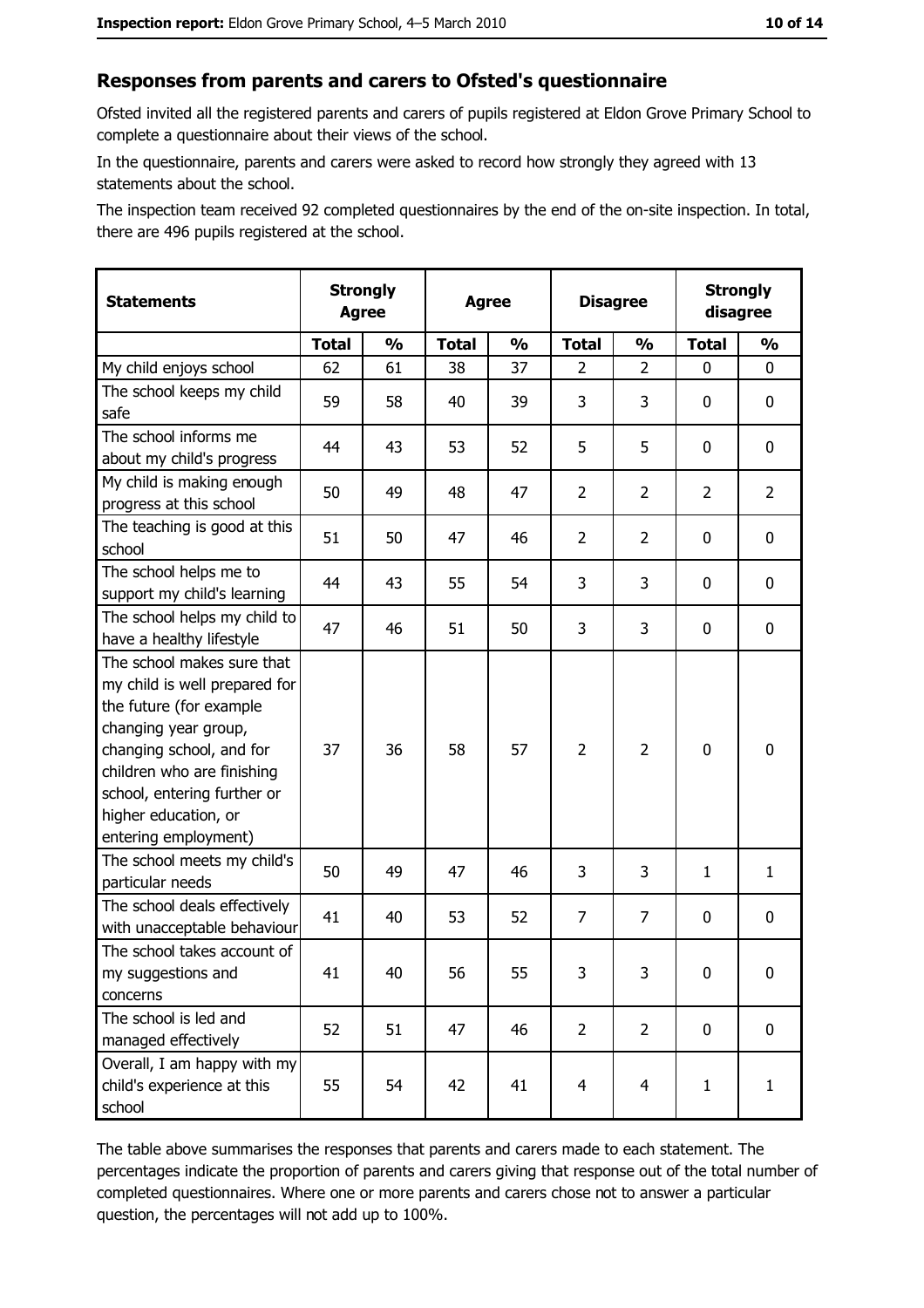# Glossary

| Grade   | <b>Judgement</b> | <b>Description</b>                                                                                                                                                                                                               |
|---------|------------------|----------------------------------------------------------------------------------------------------------------------------------------------------------------------------------------------------------------------------------|
| Grade 1 | Outstanding      | These features are highly effective. An oustanding<br>school provides exceptionally well for its pupils' needs.                                                                                                                  |
| Grade 2 | Good             | These are very positive features of a school. A school<br>that is good is serving its pupils well.                                                                                                                               |
| Grade 3 | Satisfactory     | These features are of reasonable quality. A satisfactory<br>school is providing adequately for its pupils.                                                                                                                       |
| Grade 4 | Inadequate       | These features are not of an acceptable standard. An<br>inadequate school needs to make significant<br>improvement in order to meet the needs of its pupils.<br>Ofsted inspectors will make further visits until it<br>improves. |

# What inspection judgements mean

# Overall effectiveness of schools inspected between September 2007 and July 2008

|                       | Overall effectiveness judgement (percentage of<br>schools) |      |                     |                   |
|-----------------------|------------------------------------------------------------|------|---------------------|-------------------|
| <b>Type of school</b> | Outstanding                                                | Good | <b>Satisfactory</b> | <b>Inadequate</b> |
| Nursery schools       | 39                                                         | 58   | 3                   | 0                 |
| Primary schools       | 13                                                         | 50   | 33                  | 4                 |
| Secondary schools     | 17                                                         | 40   | 34                  | 9                 |
| Sixth forms           | 18                                                         | 43   | 37                  | $\overline{2}$    |
| Special schools       | 26                                                         | 54   | 18                  | $\overline{2}$    |
| Pupil referral units  | 7                                                          | 55   | 30                  | 7                 |
| All schools           | 15                                                         | 49   | 32                  | 5                 |

New school inspection arrangements were introduced on 1 September 2009. This means that inspectors now make some additional judgements that were not made previously.

The data in the table above were reported in The Annual Report of Her Majesty's Chief Inspector of Education, Children's Services and Skills 2007/08.

Percentages are rounded and do not always add exactly to 100. Secondary school figures include those that have sixth forms, and sixth form figures include only the data specifically for sixth form inspection judgements.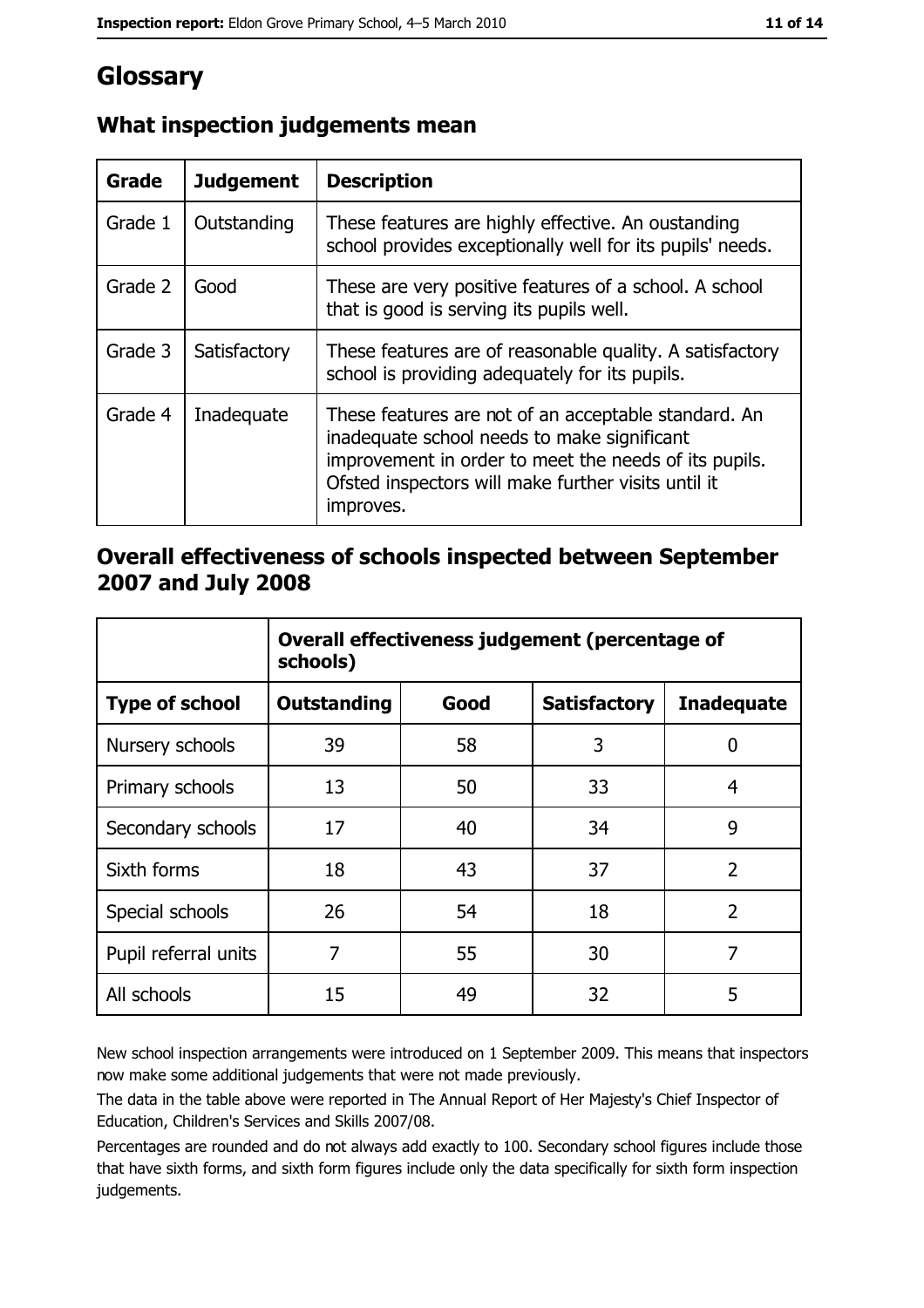# **Common terminology used by inspectors**

| Achievement:                  | the progress and success of a pupil in<br>their learning, development or training.                                                                                                                                                                                                                           |
|-------------------------------|--------------------------------------------------------------------------------------------------------------------------------------------------------------------------------------------------------------------------------------------------------------------------------------------------------------|
| Attainment:                   | the standard of the pupils' work shown by<br>test and examination results and in<br>lessons.                                                                                                                                                                                                                 |
| Capacity to improve:          | the proven ability of the school to<br>continue improving. Inspectors base this<br>judgement on what the school has<br>accomplished so far and on the quality of<br>its systems to maintain improvement.                                                                                                     |
| Leadership and management:    | the contribution of all the staff with<br>responsibilities, not just the headteacher,<br>to identifying priorities, directing and<br>motivating staff and running the school.                                                                                                                                |
| Learning:                     | how well pupils acquire knowledge,<br>develop their understanding, learn and<br>practise skills and are developing their<br>competence as learners.                                                                                                                                                          |
| <b>Overall effectiveness:</b> | inspectors form a judgement on a school's<br>overall effectiveness based on the findings<br>from their inspection of the school. The<br>following judgements, in particular,<br>influence what the overall effectiveness<br>judgement will be.                                                               |
|                               | The school's capacity for sustained<br>improvement.<br>Outcomes for individuals and groups<br>of pupils.<br>The quality of teaching.<br>The extent to which the curriculum<br>meets pupil's needs, including where<br>relevant, through partnerships.<br>The effectiveness of care, guidance<br>and support. |
| Progress:                     | the rate at which pupils are learning in<br>lessons and over longer periods of time. It<br>is often measured by comparing the<br>pupils' attainment at the end of a key<br>stage with their attainment when they<br>started.                                                                                 |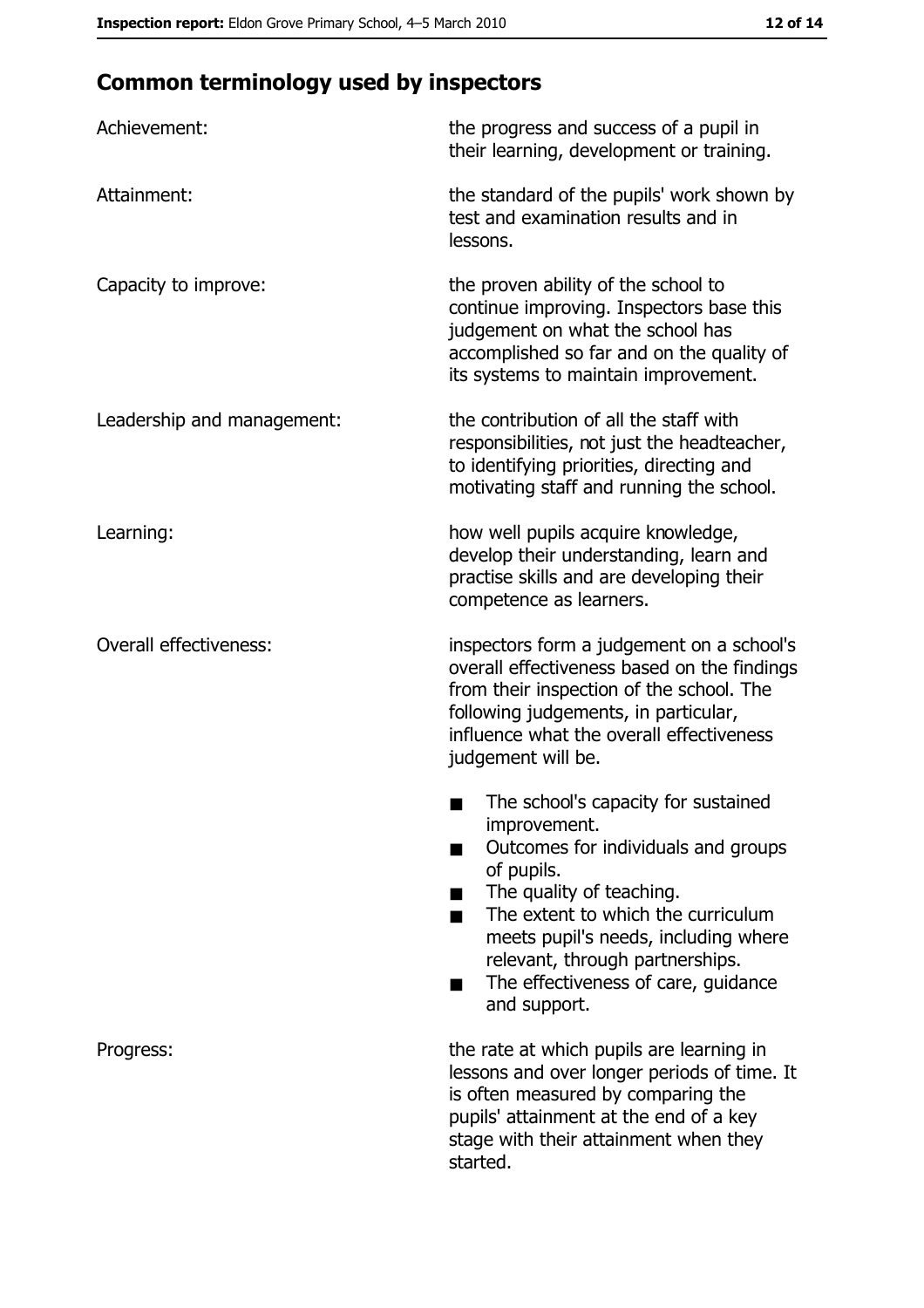This letter is provided for the school, parents and carers to share with their children. It describes Ofsted's main findings from the inspection of their school.



8 March 2010

**Dear Pupils** 

Inspection of Eldon Grove Primary School, Hartlepool, TS26 9LY

I am writing to thank you for the warm welcome you gave to my colleagues and me when we visited your school recently. We enjoyed getting to know your school and really appreciated the part you played in the inspection of your school. As you know from school, your views do matter.

Your school has certainly improved a lot since the last inspection. It is now a good school with some elements that are outstanding. These include your understanding of a healthy lifestyle and personal safety, as well as your sense of community. The school takes excellent care of you and you behave well. The standards of your work are also improving and we were particularly happy with your progress in writing. The school is very successful in ensuring that all of you are treated exactly the same; your test results reveal that all of you achieve equally well. Your progress has improved because lessons are more interesting, teachers ask good questions, they are expecting more from you and give you the opportunity to find things out for yourselves. This is especially true for those of you in Years 5 and 6 and we have asked the school to try to make sure that all lessons are just as good.

We know that all the staff and governors, inspired by the excellent leadership of your headteacher, have the right ideas to make your school even better. Classrooms have already been improved and there will be new ones shortly. It is a pity that you do not have a hall suitable for your size of school. We are pleased that you benefit from lots of exciting activities and that you are developing your awareness of the world beyond Hartlepool.

I wish you every success for the future.

Yours sincerely

Mr Andrew Scott

Lead inspector